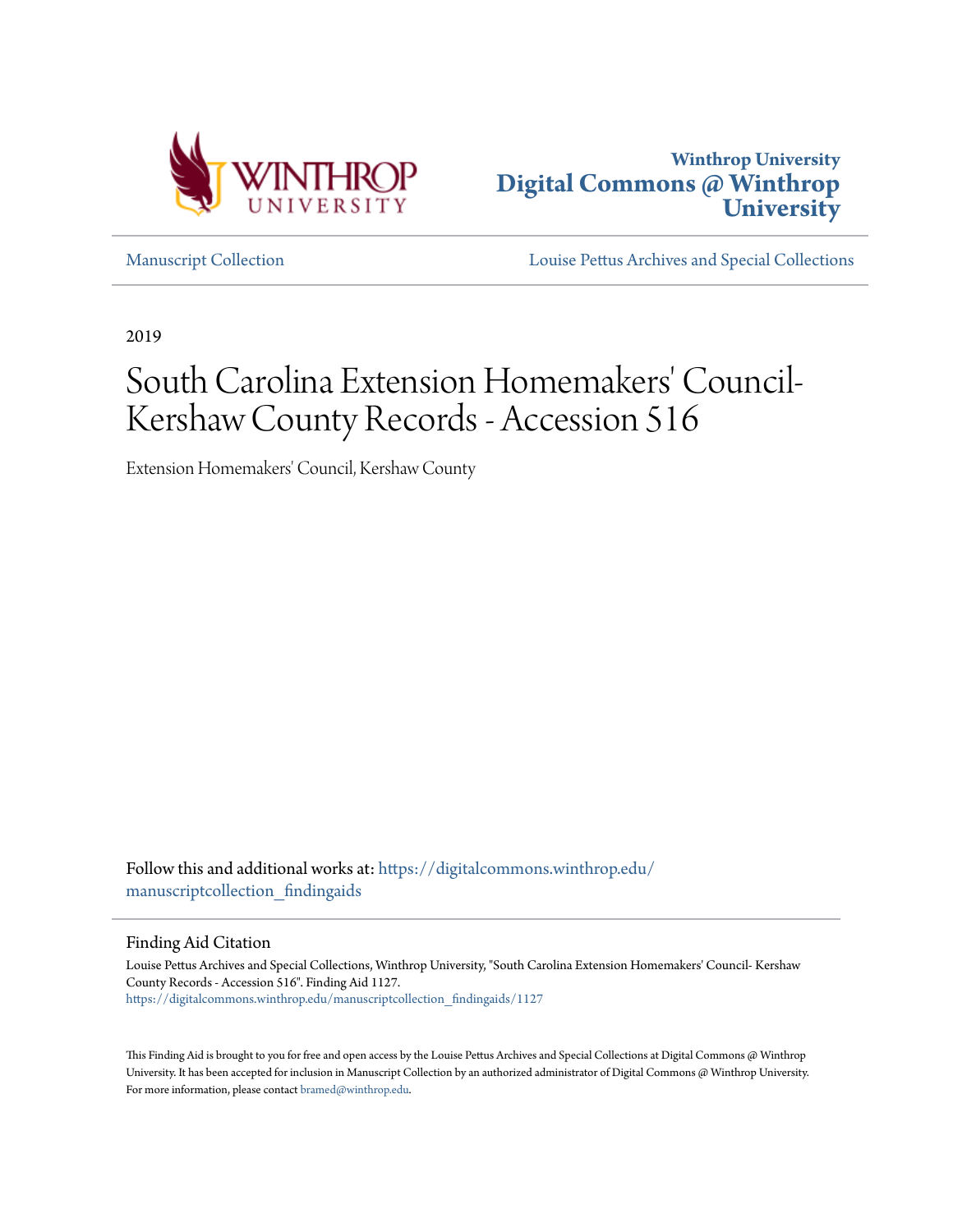#### **WINTHROP UNIVERSITY LOUISE PETTUS ARCHIVES & SPECIAL COLLECTIONS**

## **MANUSCRIPT COLLECTION**

## **ACCESSION 516**

**SOUTH CAROLINA EXTENSION HOMEMAKERS' COUNCIL- KERSHAW COUNTY RECORDS**

RINTE,

1920-1962, nd

7 Boxes-38 Folders

**CALL THE R**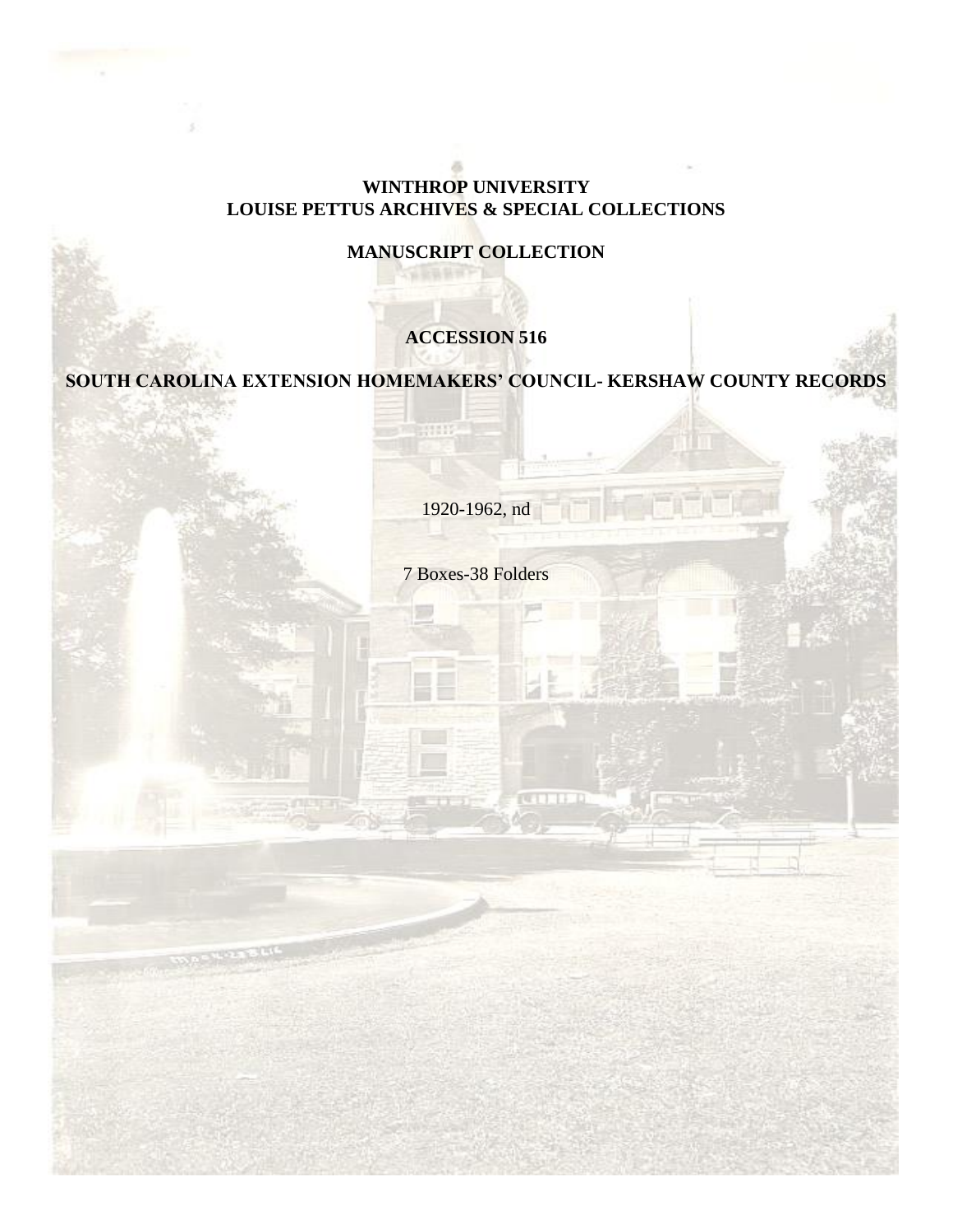#### **WINTHROP UNIVERSITY LOUISE PETTUS ARCHIVES & SPECIAL COLLECTIONS**

#### **MANUSCRIPT COLLECTION**

ADDITIONS:  $\qquad \qquad . \qquad .$ 

ACC. NO.: 516 PROCESSED BY: Teresa Newman NO. OF SECTIONS: 2

#### **SOUTH CAROLINA EXTENSION HOMEMAKERS' COUNCIL- KERSHAW COUNTY RECORDS**

**I**

The records of the South Carolina Extension Homemakers' Council Kershaw County were received from Judy Brick in August, 1983.

> Linear feet of shelf space occupied: 1.75 Approximate number of pieces in the collection: 3500

Restrictions: Open to researchers under the rules and regulations of the Louise Pettus Archives & Special Collections at Winthrop University.

Literary Rights: For information concerning literary rights please contact the Louise Pettus Archives & Special Collections at Winthrop University.

Scope and Content Note: **The South Carolina Extension Homemaker's Council- Kershaw County Records contain correspondence; financial reports; scrapbook; field reports; newspaper articles; minutes; a brief history; attendance record; convention programs; monthly and annual reports for the Home Demonstration clubs, Farm Women, and 4-H clubs. Also included is information on the 1940 Mattress Making Project and a letter from US Senator Burnet R. Maybank. Subjects include: Camden, South Carolina, 4-H, South Carolina Council of Farm Women; and World War II. The South Carolina Extension Homemaker's Council in Kershaw County can trace its origin to 1912 when Miss Catherine Chapell became the first Home Demonstration Agent for the county. In 1920, an important outgrowth of home demonstration work in Kershaw County was the organization of 8 clubs in the Kershaw County Council of Farm Women.**

Related Collections: South Carolina Extension Homemakers Council History and Handbook - Accession 46 - M21 (31); South Carolina Extension Homemakers Council Records - Accession 71; Williamsburg County Extension Homemakers' Council Records - Accession 121; South Carolina Extension Homemakers' Council Records - Accession 278; Marlboro County Extension Homemakers' Council Records - Accession 321; Lancaster County Extension Homemakers' Council Records - Accession 324- M131 (167); York County Extension Homemakers' Council Records - Accession 326; Greenville County Extension Homemakers Records - Accession 416; South Carolina Extension Homemakers Council Records - Accession 431; South Carolina Homemakers Council - County Records - Accession 449; S.C. Extension Homemakers Council Records - Accession 860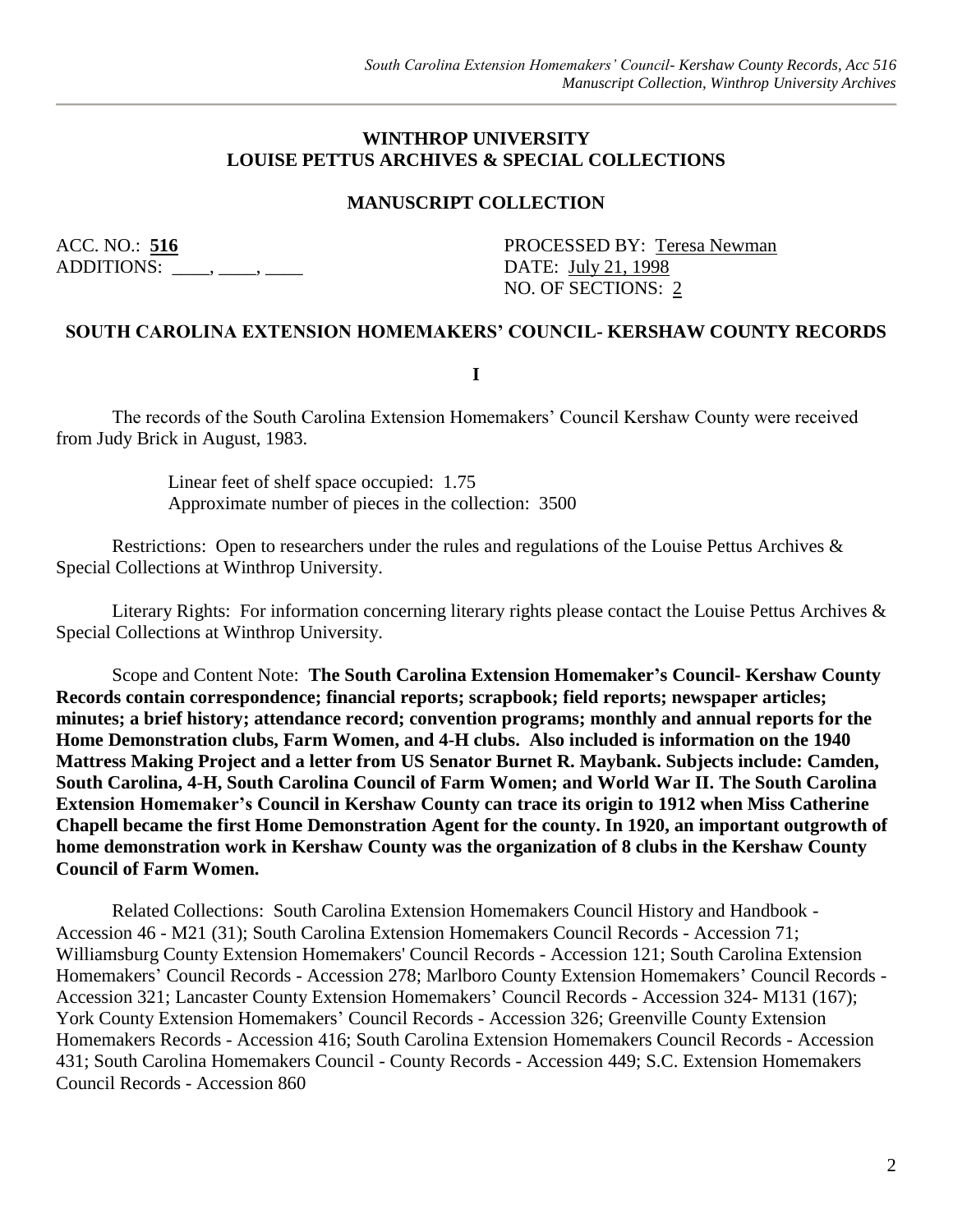## **II**

## **DESCRIPTION OF SERIES**

| <b>Box(es)</b> Folder(s) |                | <b>Series</b>                                                                                                                                                                                     | Year(s)                                                 |
|--------------------------|----------------|---------------------------------------------------------------------------------------------------------------------------------------------------------------------------------------------------|---------------------------------------------------------|
| $\mathbf{1}$             | $\mathbf{1}$   | <b>HISTORICAL FILE</b><br>Includes a brief history of the organization.                                                                                                                           | 1936-1937, 1939,<br>1942, 1953-1955,<br>1962, nd        |
| $\mathbf{1}$             | $\overline{2}$ | <b>CAMDEN MARKET BUILDING</b><br>Includes: correspondence from the Municipal Utilities City of<br>Camden; U.S. Department of Agriculture; War production Board; and<br>Senator Burnet R. Maybank. | 1943                                                    |
| $\mathbf{1}$             | 3              | NEWSPAPER ARTICLES<br>In chronological order.                                                                                                                                                     | 1937-1943                                               |
| $\mathbf{1}$             | $\overline{4}$ | <b>SCRAPBOOK</b><br>Kershaw County Home Demonstration Council Publicity scrapbook of<br>Mrs. O.J. Smyrl, Publicity Chairperson.                                                                   | 1959-1960                                               |
| $\mathbf{1}$             | 5              | <b>FIELD REPORTS</b><br>Cooperative Extension Work in Agriculture and Home Economic<br>weekly and monthly reports.                                                                                | 1920                                                    |
| $\mathbf{1}$             | 6              | <b>4-H COUNCIL REPORT</b>                                                                                                                                                                         | 1955-1956                                               |
| 1                        | $\tau$         | <b>4-H COUNCIL REPORT</b>                                                                                                                                                                         | 1956-1957                                               |
| 1                        | 8              | <b>4-H COUNCIL REPORT</b>                                                                                                                                                                         | 1957-1958                                               |
| $\overline{2}$           | 9              | <b>PROGRAMS</b><br>State conventions and Piedmont District annual meeting. In<br>chronological order.                                                                                             | 1932-1959, nd                                           |
| $\overline{2}$           | 10             | <b>MINUTES</b><br>Annual conventions of the South Carolina Council of Farm Women.<br>In chronological order.                                                                                      | 1924-1925, 1932,<br>1935-1936, 1938-<br>1940, 1942-1945 |
| $\overline{2}$           | 11             | <b>MINUTES</b><br>Annual conventions of the South Carolina Council of Farm Women.                                                                                                                 | 1947-1959                                               |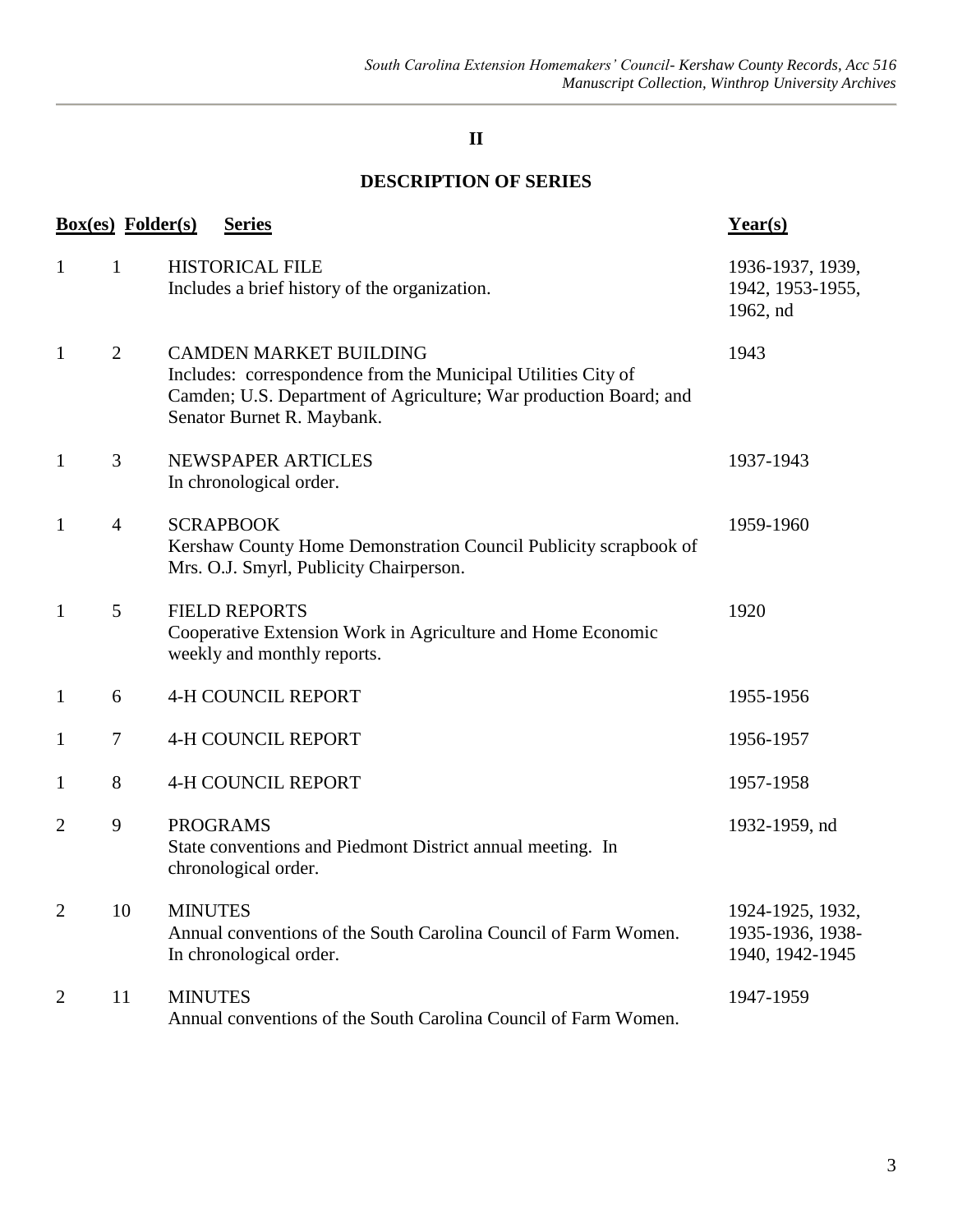## **II**

# **DESCRIPTION OF SERIES (cont.)**

| <b>Box(es)</b> Folder(s) |    |                               | <b>Series</b>                                                                                                                                                                                                             | $Year(s)$                               |
|--------------------------|----|-------------------------------|---------------------------------------------------------------------------------------------------------------------------------------------------------------------------------------------------------------------------|-----------------------------------------|
| 3                        |    |                               | 12-16 MATTRESS MAKING PROJECT<br>Includes Correspondence, supply book, bank records, checks, Worker<br>request cards, deposit slips, and Ways and Means Factories Inc. bills,<br>receipts, hourly wage notes and letters. | 1940-1941, nd                           |
| $\overline{4}$           | 17 | <b>MINUTES</b><br>and Lugoff. | Home Demonstration Clubs: C.L.H.D., "Charles Thompson," Dekala,                                                                                                                                                           | 1930-1931, 1936-<br>1937, 1938-1939, nd |
| $\overline{4}$           | 18 | <b>MINUTES</b>                | County Council of Farm Women.                                                                                                                                                                                             | 1934-1940                               |
| 4                        | 19 | <b>MINUTES</b>                | County Council of Farm Women.                                                                                                                                                                                             | 1942-1952                               |
| 4                        | 20 | <b>MINUTES</b>                | Lugoff secretary's book.                                                                                                                                                                                                  | 1950-1956                               |
| 4                        | 21 | <b>MINUTES</b>                | Kershaw County of Farm Women.                                                                                                                                                                                             | 1953-1962                               |
| 5                        | 22 |                               | <b>EMERGENCY WORKERS REPORTS</b><br>Correspondence and monthly reports. In chronological order.                                                                                                                           | 1931, 1934, 1937-<br>1938, nd           |
| 5                        | 23 |                               | <b>WAR EMERGENCY WORKERS</b><br>Monthly reports. In chronological order.                                                                                                                                                  | 1944-1945, nd                           |
| 5                        | 24 |                               | COUNTY COUNCIL OF FARM WORKERS REPORT                                                                                                                                                                                     | 1951-1952, nd                           |
| 5                        | 25 |                               | <b>ATTENDANCE RECORD</b><br>Women's club members                                                                                                                                                                          | 1920-1922                               |
| 5                        | 26 |                               | <b>FINANCIAL RECORDS</b><br>Record book for the secretary of Home Demonstration Club Markets.                                                                                                                             | 1933-1934, 1939-<br>1941, 1941-1942     |
| 5                        | 27 |                               | FINANCIAL RECORDS OF COUNTY FUNDS<br>Camden Club Market annual and monthly reports.                                                                                                                                       | 1937-1953                               |
| 5                        | 28 |                               | <b>FINANCIAL RECORD</b><br>Ledger for County Council of Farm Women.                                                                                                                                                       | 1935-1939, 1941,<br>1947                |